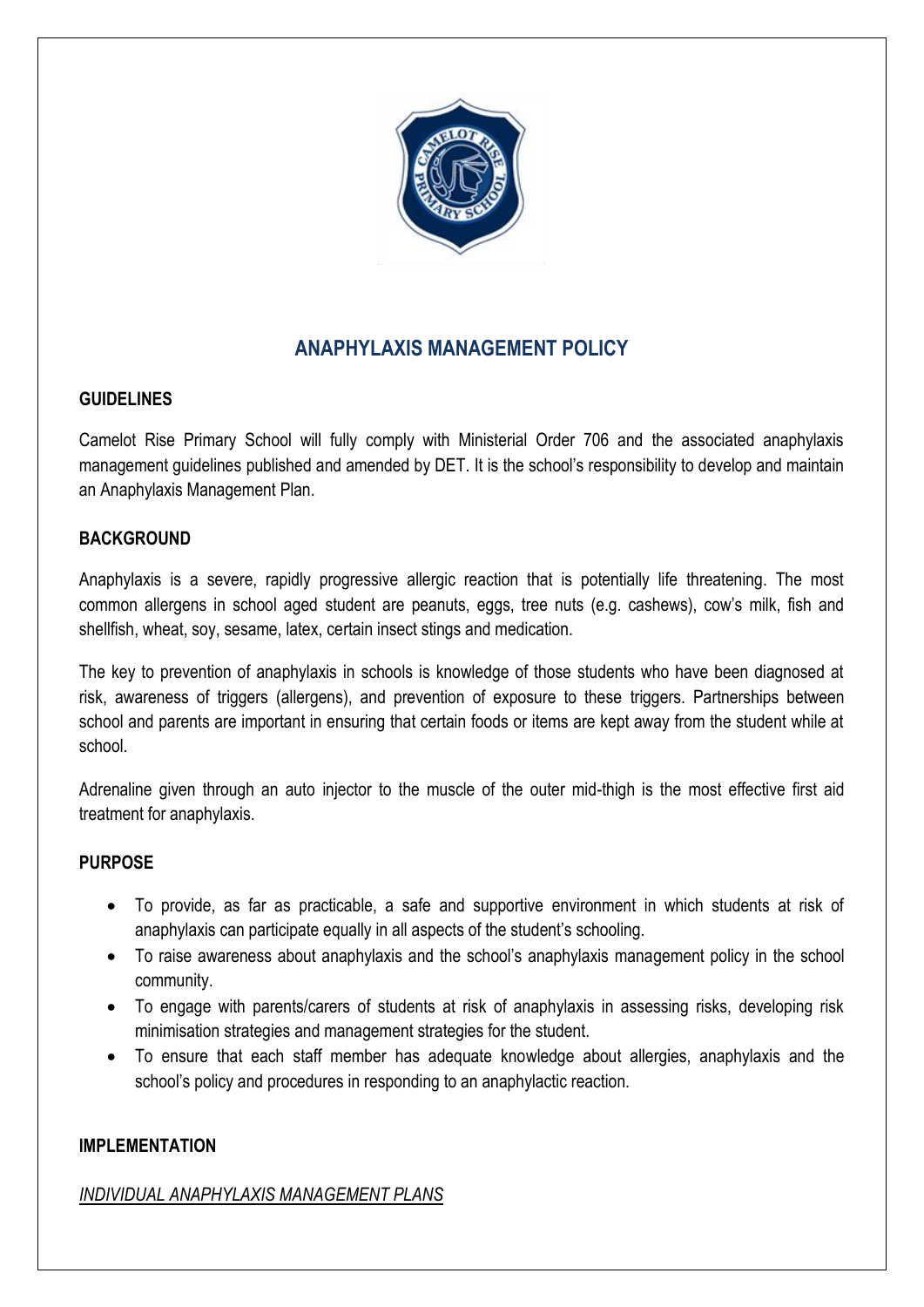The principal will ensure that an individual management plan is developed, in consultation with the student's parents, for any student who has been diagnosed by a medical practitioner as being at risk of anaphylaxis.

The individual anaphylaxis management plan will be in place as soon as practicable after the student enrols, and where possible before their first day of school. The plan will be located in the First Aid room and with their medication in classrooms.

The individual anaphylaxis management plan will set out the following:

- Information about the diagnosis, including the type of allergy or allergies the student has (based on a diagnosis from a medical practitioner).
- Strategies to minimise the risk of exposure to allergens while the student is under the care or supervision of school staff, for in-school and out of school settings including camps and excursions.
- The name of the person/s responsible for implementing the strategies.
- Information on where the student's medication will be stored.
- The student's emergency contact details.
- An emergency procedures plan (ASCIA Action Plan), provided by the parent, that:
	- sets out the emergency procedures to be taken in the event of an allergic reaction;

- is signed by a medical practitioner who was treating the child on the date the practitioner signs the emergency procedures plan; and

- includes an up to date photograph of the student

The student's individual management plan will be reviewed, in consultation with the student's parents/ carers:

- annually, and as applicable,
- if the student's condition changes, or
- immediately after a student has an anaphylactic reaction at school, and
- When the student is to participate in an off-site activity such as a camp or excursion, or at special school organised events (eg. Class parties, cultural days, fetes, incursions etc.)

It is the responsibility of the parent to:

- provide the emergency procedures plan (ASCIA Action Plan).
- inform the school if their child's medical condition changes, and if relevant provide an updated emergency procedures plan (ASCIA Action Plan).
- provide an up to date photo for the emergency procedures plan (ASCIA Action Plan) when the plan is provided to the school and when it is reviewed.
- Provide an in-date auto injector.

# *PREVENTION STRATEGIES*

The following risk minimisation strategies will be used within classrooms, the school yard and special schoolbased events:

- All school staff must complete online training [https://etrainingvic.allergy.org.au,](https://etrainingvic.allergy.org.au/) this should
- All school-based staff must be trained in the recognition administration of an Adrenaline Auto-injector to be able to respond quickly to an anaphylactic reaction if required.
- Liaise with parents about food-related activities ahead of time.
- Use non-food treats if possible, if food treats are used either the parent of the anaphylactic child will be notified or a suitable alternative provided.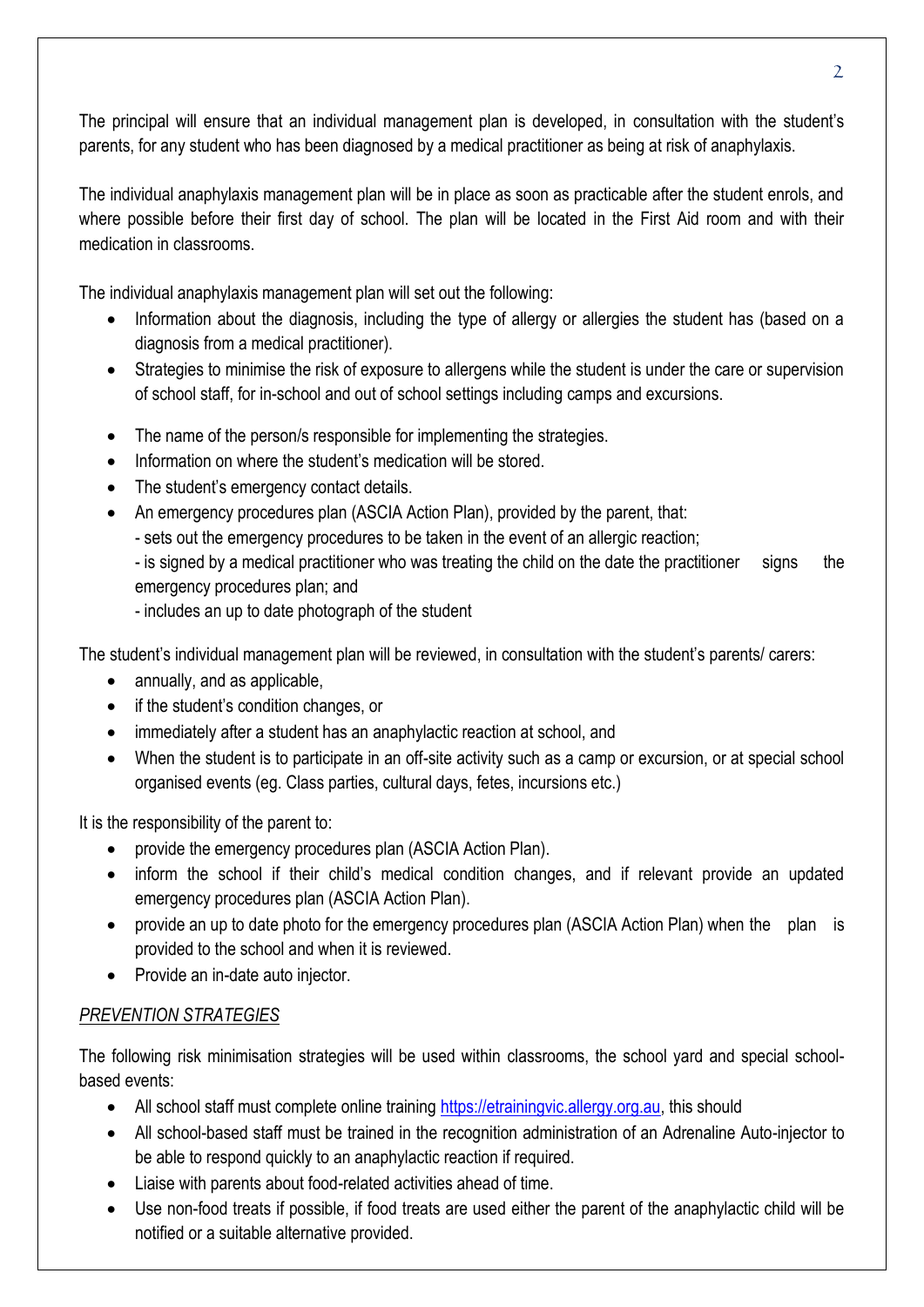- All food brought to school to share must have ingredients list attached (or the food is not shared) See Food Policy eg. birthday treats,
- Student will be strongly discouraged from sharing food.
- Casual relief teachers, specialist teachers and volunteers will be notified of the names of students at risk of anaphylaxis via the classroom 'CRT Information Book'.
- Lawn and clover will be mowed and outdoor bins covered/closed
- Photos of students at risk of anaphylaxis will be kept in yard duty folders.

In addition to the above, the following preventative measures will be in place during activities involving out-ofschool settings (Excursions, camps, overseas etc.):

- Risk assessment will be undertaken for each student attending at risk of anaphylaxis.
- The Individual Anaphylaxis Management Plan and Adrenaline Autoinjector will be easily accessible for all staff and maintained by the appointed First Aid person.
- All staff should be made aware of students at risk of anaphylaxis attending the out-of-school activity.
- Specific planning will be undertaken regarding students with anaphylaxis eg. Alternative food if necessary, specific camp food planning, sourcing safe food etc.
- Ensure accommodation and/or venue provider has clear emergency response procedures.
- School staff should be aware of all local emergency services and hospitals, and should be contacted prior to the camp (if deemed necessary dependent upon assessed risk) to advise of medical conditions and camp location.
- If anaphylactic student is attending an overseas camp/trip parents will be involved in risk assessment discussions well in advance and if a local/domestic camp, parents will be invited to be part of the risk assessment process.

## **Limits on nut and peanut products:**

- Camelot Rise Primary School will be a 'nut aware' school.
- Foods which are discouraged include nuts or products including, but not limited to, Nutella, peanut butter, fruit and nut bars, or other products containing nuts in the ingredients. This does not include foods that contain the warning "may contain traces of nuts".
- Despite all reasonable efforts to restrict nuts and nut products at school, exposure to nuts or nut products may still occur and parents, staff and at-risk students must always remain vigilant to avoid exposure to unsafe foods.

## **Adrenaline Auto injectors for General Use:**

- The Principal will purchase an Adrenaline Auto injector for general use as a back up to those provided by parents, for every 10 students who have been diagnosed as being at risk of anaphylaxis.
- The above will be stored in the school First Aid room and/or with first aid equipment when off school grounds.

The Principal will complete an annual anaphylaxis Risk Management Checklist to monitor their compliance with the Order, Anaphylaxis Guidelines and legal obligations.

## *SCHOOL MANAGEMENT AND EMERGENCY RESPONSE*

The following procedure will be carried out by staff in the event of an anaphylactic response within a classroom:

• identify the student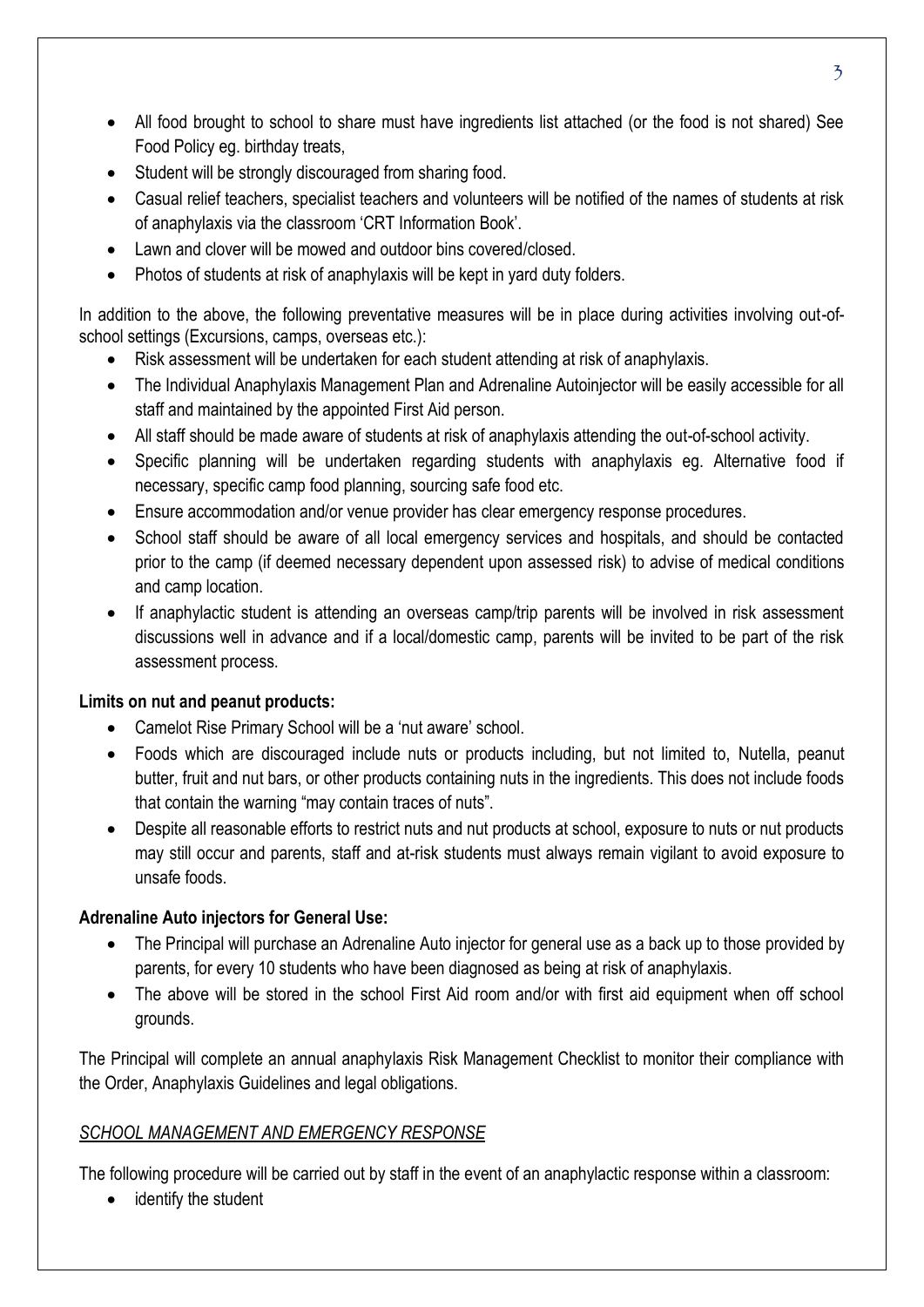- call office for auto injector and individual anaphylactic management plan to be brought to classroom (if not already done so)
- if possible get assistance from a classroom teacher next door / in the unit as help is sought from the office.
- contact the office for assistance
	- use the telephone

**or** *contract of the state of the state of the state of the state of the state of the state of the state of the state of the state of the state of the state of the state of the state of the state of the state of the state* 

send 2 student to the office with the red 'Anaphylactic Incident' card located with the auto injector

- initiate the emergency response management as per the individual anaphylactic management plan
- do not move the student unless instructed to
- the office will;
- $\circ$  call 000 for instruction
- o notify relevant staff to provide support
- $\circ$  Communicate with the parents/guardians

The following procedure will be carried out by staff in the event of an anaphylactic response during recess and lunch times:

- identify the student
- contact the office for assistance remove the red 'Anaphylactic Incident' card from the inside of the Yard Duty vest and send 2 student to the office
- locate the students individual anaphylactic management plan from the First Aid Room and take the school auto injector to the student
- Initiate the emergency response management as per the individual anaphylactic management plan
- Do not move the student unless instructed to
- The office will:
- $\circ$  call 000 for instruction
- $\circ$  notify relevant staff to provide support
- $\circ$  Communicate with the parents/guardians

The following procedure will be carried out by staff in the event of an anaphylactic response during activities involving out-of-school settings (Excursions, camps, overseas etc.):

- the school will identify students with anaphylaxis attending the excursions/sports/camp
- the school will inform the excursions/sports/camp of any students with anaphylaxis to ensure that appropriate arrangements (including meals) are made
- when referencing school camps, the parents will be fully informed of the remoteness of the camp, distance to nearest hospital, and the mobile telephone coverage so they can make an informed decision on the students participation
- School staff will be informed of all local emergency services (Via camp booklet)
- the students auto injector and individual anaphylactic management plan will remain in close proximity of the student at all times
- in the event of an anaphylactic episode, the supervising teacher
	- $\circ$  identify the student
	- $\circ$  call 000 for instruction
	- $\circ$  locate the students individual anaphylactic management plan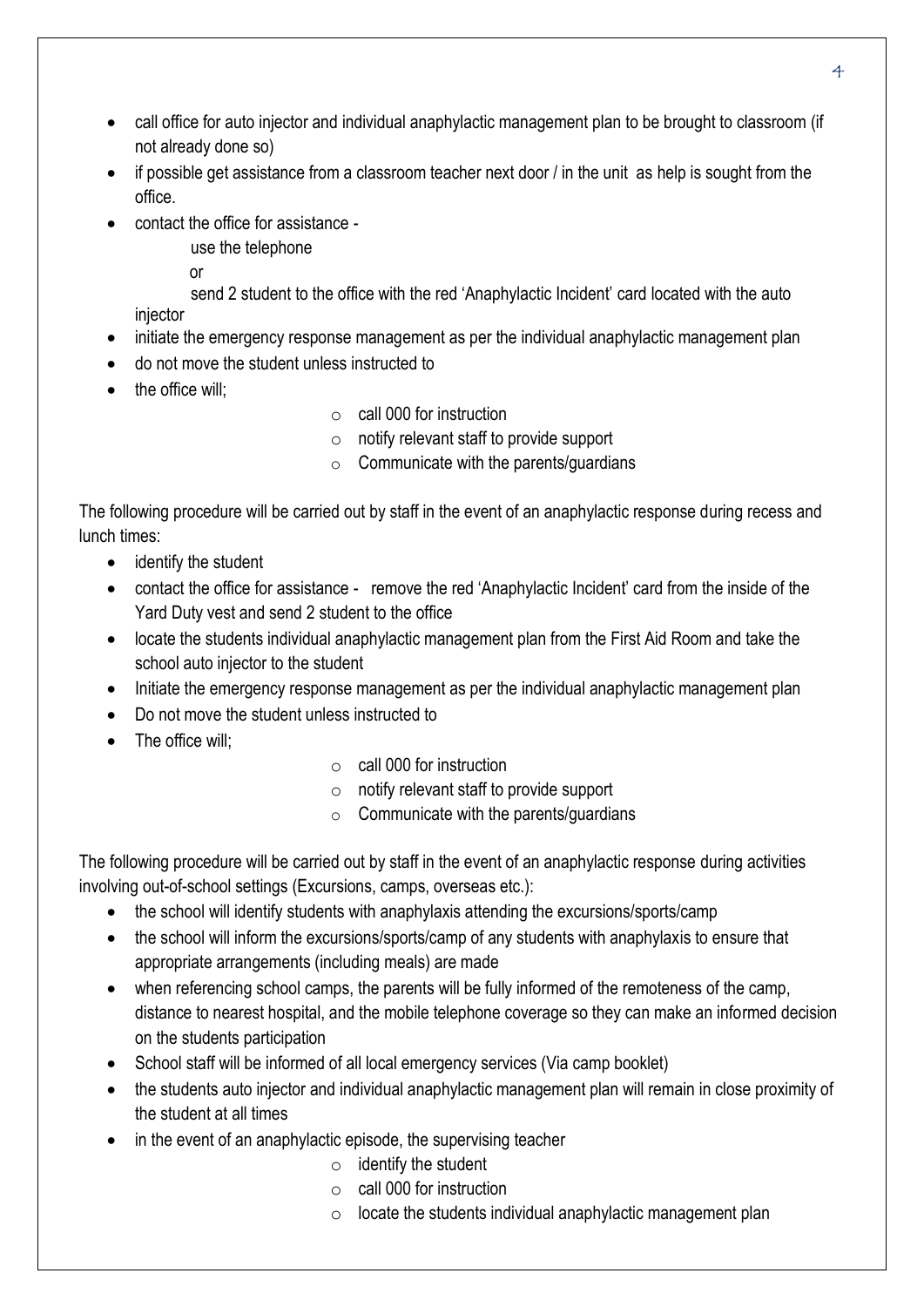- $\circ$  initiate the emergency response management as per the individual anaphylactic management plan
- in the event that an anaphylactic episode takes place at another school or establishment, their first aid assistance should be sought

#### *COMMUNICATION PLAN*

The principal will be responsible for ensuring that a communication plan is developed to provide information to all staff, students and parents about anaphylaxis and the school's anaphylaxis management policy. (See attachment A).

The communication plan will include information about what steps will be taken to respond to an anaphylactic reaction by a student in a classroom, in the school yard, on school excursions, on school camps and special event days.

Volunteers and casual relief staff of students at risk of anaphylaxis will be informed about students at risk of anaphylaxis and their role in responding to an anaphylactic reaction by a student in their care when signing in for the day.

All staff will be briefed once each semester by a staff member who has up to date anaphylaxis management training on:

- the school's anaphylaxis management policy
- the causes, symptoms and treatment of anaphylaxis
- the identities of students diagnosed at risk of anaphylaxis and where their medication is located
- how to use an auto adrenaline injecting device
- the school's first aid and emergency response procedures

#### *STAFF TRAINING*

Teachers and other school staff who conduct classes which students at risk of anaphylaxis attend, or give instruction to students at risk of anaphylaxis must have up to date training in an anaphylaxis management training course.

At other times while the student is under the care or supervision of the school, including excursions, yard duty, camps and special event days, the principal must ensure that there is a sufficient number of staff present who have up to date training in an anaphylaxis management training course.

The principal will identify the school staff to be trained based on a risk assessment. The aim will be to have all staff training in anaphylaxis management.

Training will be provided to these staff as soon as practicable after the student enrols. Wherever possible, training will take place before the student's first day at school. Where this is not possible, an interim plan will be developed in consultation with the parents. The school's first aid procedures and student's emergency procedures plan (ASCIA Action Plan) will be followed in responding to an anaphylactic reaction.

## **EVALUATION**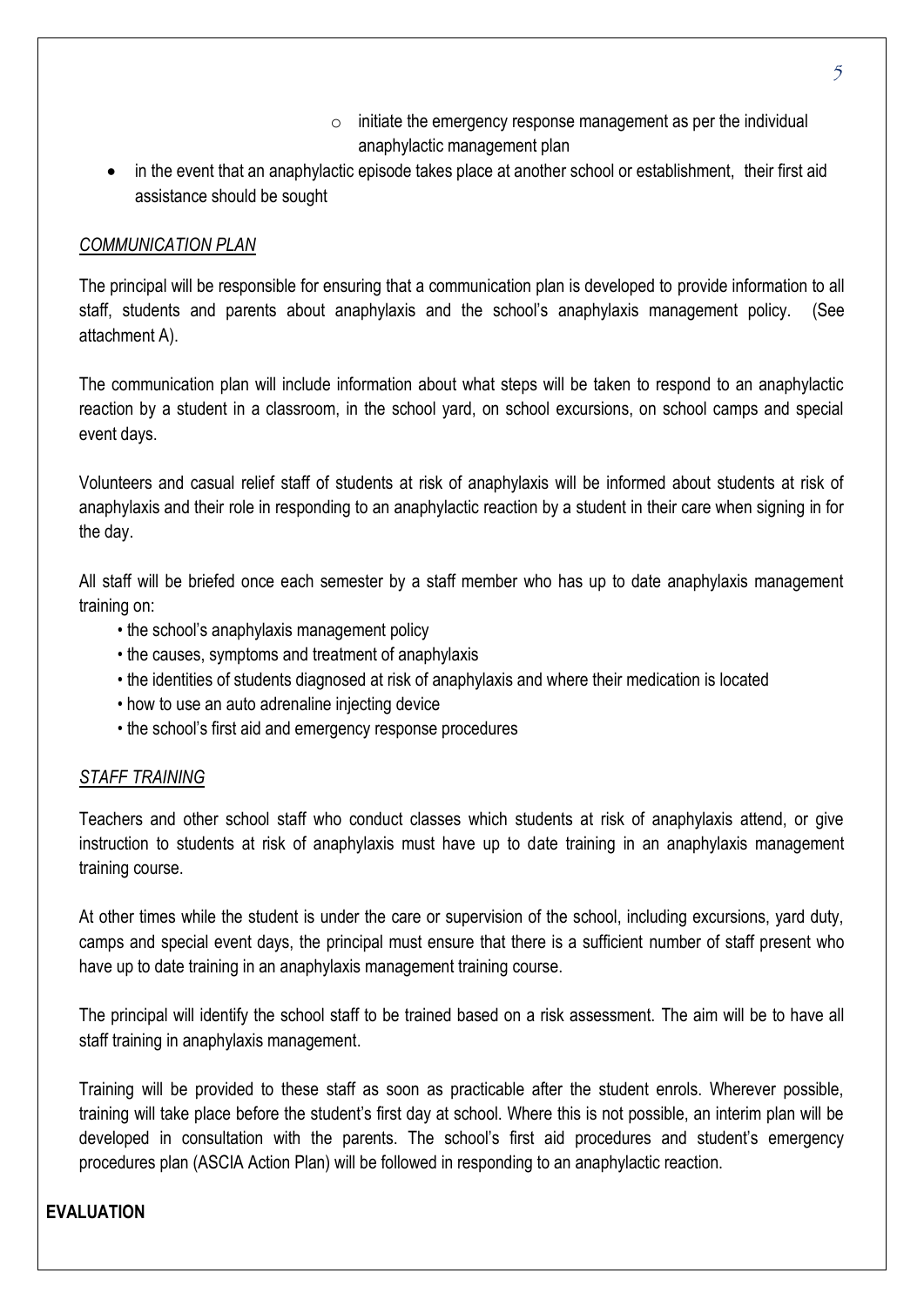This policy will be reviewed as part of the school's three-year review cycle.

#### **CERTIFICATION**

This policy was endorsed by School Council at the meeting held on … September 2018

| Principal |  |
|-----------|--|

Signed………………………………………….. Signed………………………………………….. **School Council President** 

Attachment A: Anaphylaxis Communication Plan

The school's Anaphylaxis policy is to be published on the school's website. The response plan is attached to this document.

#### **Location of Autoinjectors**

Parents need to supply current autoinjectors. The students' autoinjectors are kept in the First Aid Room in Unit A. The school's spare autoinjector is located in the First Aid Room.

#### **Identification of anaphylactic students**

The name and photograph of each student who has anaphylaxis will be displayed in the following locations:

- Staff Room
- In the classroom roll
- In Emergency Folders located in:
	- o Sick Bay
	- o School Office

#### **Replacement/ CRT /Volunteer Staff**

CRT staff are given an information folder about the class they are teaching. Information regarding the identity of any students with anaphylaxis is included in the pack. A brochure showing how to administer an autoinjector is also included.

#### **Post incident action**

- Debriefing meeting with staff involved and affected
- Discussion with parents regarding incident prevention
- Review individual management plan
- Implement updated risk prevention strategies.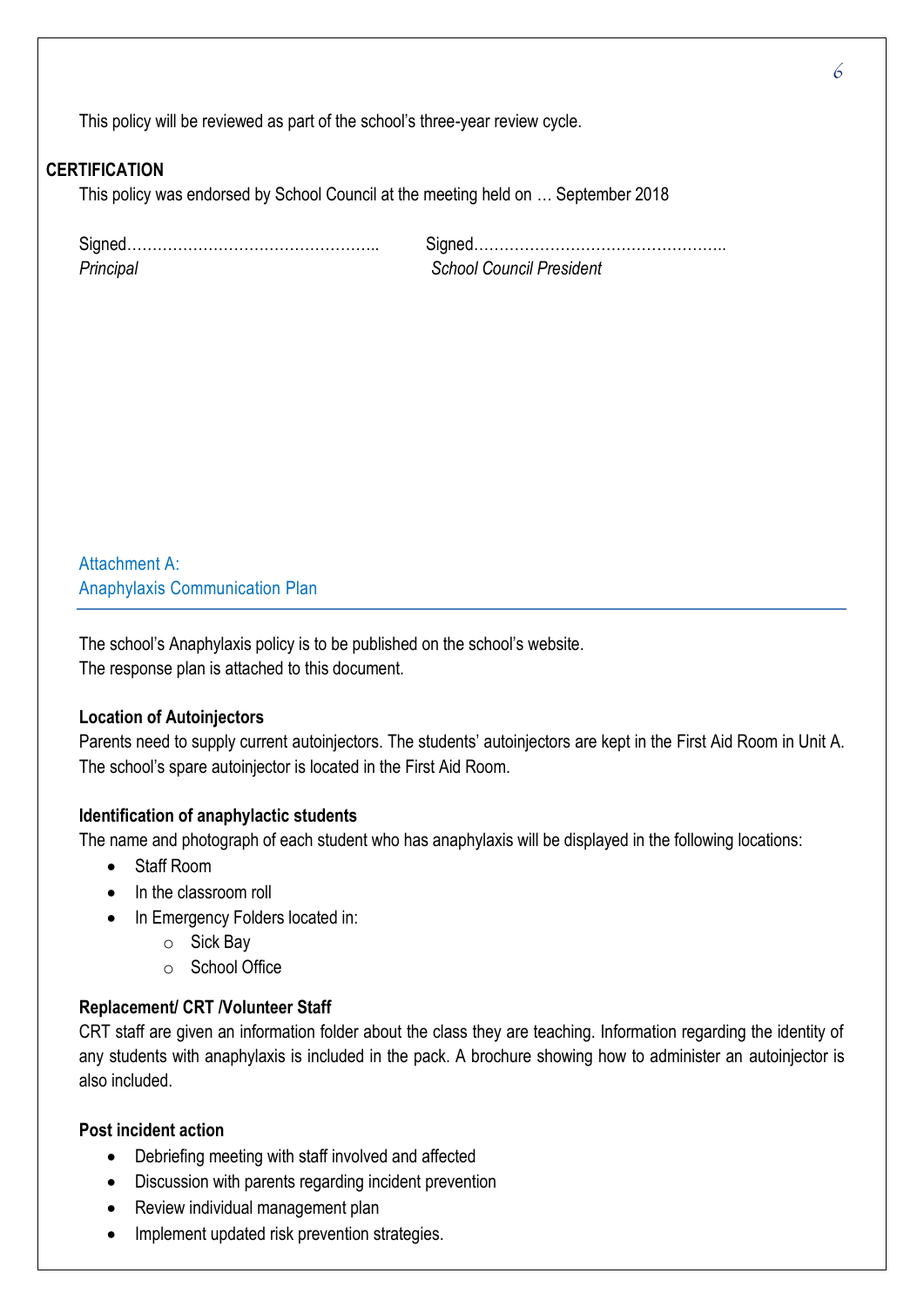Attachment B: Annual Risk Management Checklist

# Annual Risk Management Checklist

| School Name:                     |                                                                                                                                           |
|----------------------------------|-------------------------------------------------------------------------------------------------------------------------------------------|
| Date of Review:                  |                                                                                                                                           |
| Who completed<br>this checklist? | Name:                                                                                                                                     |
|                                  | Position:                                                                                                                                 |
| Review given to:                 | Name                                                                                                                                      |
|                                  | Position                                                                                                                                  |
| Comments:                        |                                                                                                                                           |
|                                  |                                                                                                                                           |
|                                  |                                                                                                                                           |
|                                  |                                                                                                                                           |
|                                  |                                                                                                                                           |
|                                  |                                                                                                                                           |
| <b>General Information</b>       |                                                                                                                                           |
|                                  | 1. How many current students have been diagnosed as being at risk of anaphylaxis,<br>and have been prescribed an Adrenaline Autoinjector? |
| 2.                               | How many of these students carry their Adrenaline Autoinjector on their person?                                                           |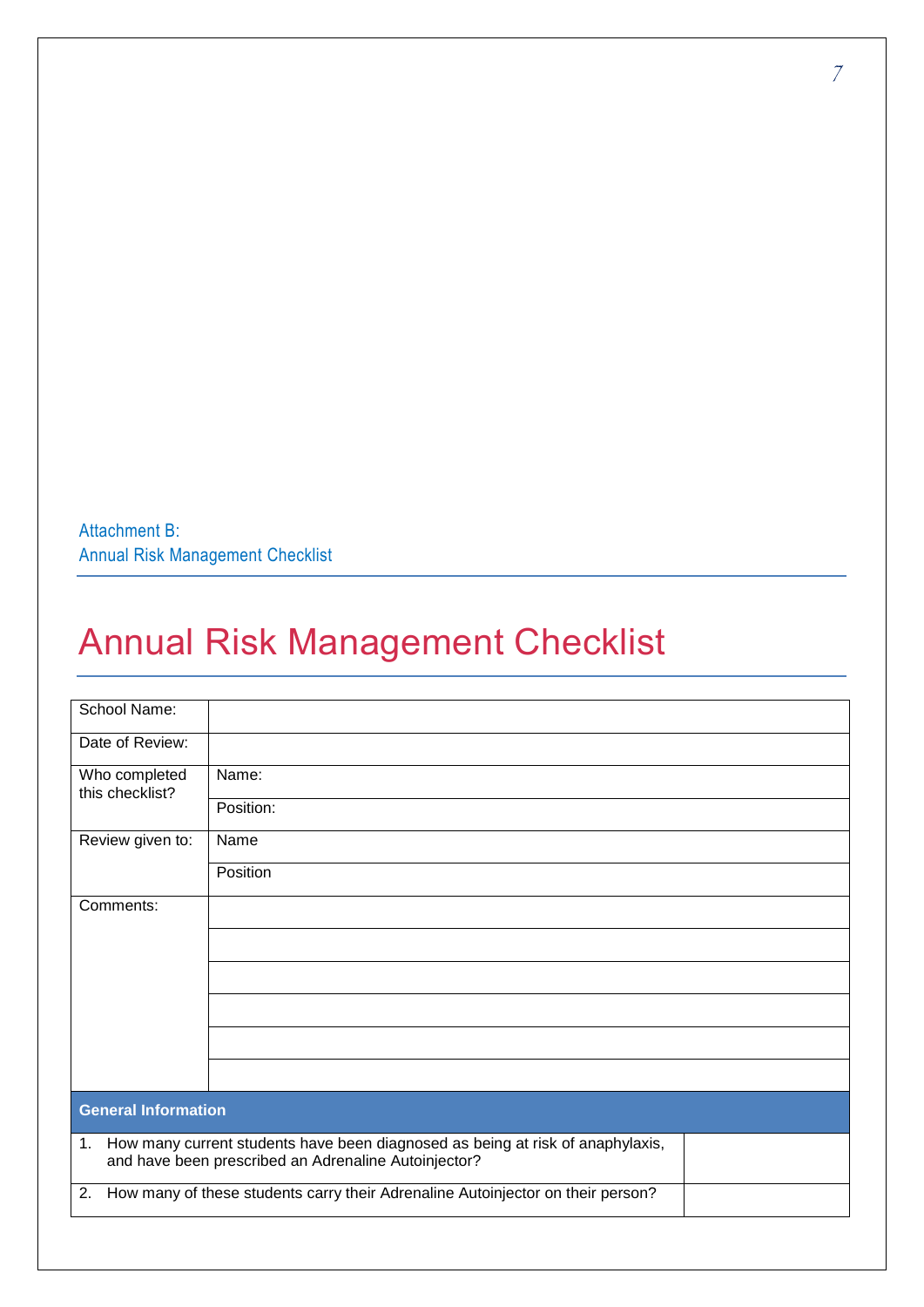| 3. | Have any students ever had an allergic reaction requiring medical intervention at<br>school?                                                                                                                                                                        | Yes                             | <b>No</b> |
|----|---------------------------------------------------------------------------------------------------------------------------------------------------------------------------------------------------------------------------------------------------------------------|---------------------------------|-----------|
|    | a. If Yes, how many times?                                                                                                                                                                                                                                          |                                 |           |
| 4. | Have any students ever had an Anaphylactic Reaction at school?                                                                                                                                                                                                      | $\Box$ Yes                      | No        |
|    | If Yes, how many students?<br>a.                                                                                                                                                                                                                                    |                                 |           |
|    | If Yes, how many times<br>b.                                                                                                                                                                                                                                        |                                 |           |
| 5. | Has a staff member been required to administer an Adrenaline Autoinjector to a<br>student?                                                                                                                                                                          | Yes                             | No        |
|    | a. If Yes, how many times?                                                                                                                                                                                                                                          |                                 |           |
| 6. | Was every incident in which a student suffered an anaphylactic reaction reported<br>via the Incident Reporting and Information System (IRIS)?                                                                                                                       | ⊔<br>Yes                        | No.       |
|    | <b>SECTION 1: Individual Anaphylaxis Management Plans</b>                                                                                                                                                                                                           |                                 |           |
| 7. | Does every student who has been diagnosed as being at risk of anaphylaxis and<br>prescribed an Adrenaline Autoinjector have an Individual Anaphylaxis<br>Management Plan and ASCIA Action Plan completed and signed by a prescribed<br><b>Medical Practitioner?</b> | Yes                             | No        |
|    | 8. Are all Individual Anaphylaxis Management Plans reviewed regularly with Parents<br>(at least annually)?                                                                                                                                                          | Yes                             | <b>No</b> |
| 9. | Do the Individual Anaphylaxis Management Plans set out strategies to minimise<br>the risk of exposure to allergens for the following in-school and out of class<br>settings?                                                                                        |                                 |           |
|    | During classroom activities, including elective classes<br>a.                                                                                                                                                                                                       | П<br>Yes                        | <b>No</b> |
|    | In canteens or during lunch or snack times<br>b.                                                                                                                                                                                                                    | Yes                             | No        |
|    | Before and after School, in the school yard and during breaks<br>c.                                                                                                                                                                                                 | Yes<br>$\overline{\phantom{0}}$ | No        |
|    | For special events, such as sports days, class parties and extra-curricular<br>d.<br>activities                                                                                                                                                                     | Yes                             | No        |
|    | For excursions and camps<br>е.                                                                                                                                                                                                                                      | $\Box$ Yes                      | No        |
|    | Other<br>f.                                                                                                                                                                                                                                                         | Yes<br>$\Box$                   | No        |
|    | 10. Do all students who carry an Adrenaline Autoinjector on their person have a copy<br>of their ASCIA Action Plan kept at the School (provided by the Parent)?                                                                                                     | $\Box$<br>Yes                   | No        |
|    | Where are they kept?<br>а.                                                                                                                                                                                                                                          |                                 |           |
|    | 11. Does the ASCIA Action Plan include a recent photo of the student?                                                                                                                                                                                               | Yes<br>$\Box$                   | <b>No</b> |
|    | <b>SECTION 2: Storage and Accessibility of Adrenaline Autoinjectors</b>                                                                                                                                                                                             |                                 |           |
|    | 12. Where are the student(s) Adrenaline Autoinjectors stored?                                                                                                                                                                                                       |                                 |           |
|    |                                                                                                                                                                                                                                                                     |                                 |           |
|    |                                                                                                                                                                                                                                                                     |                                 |           |

8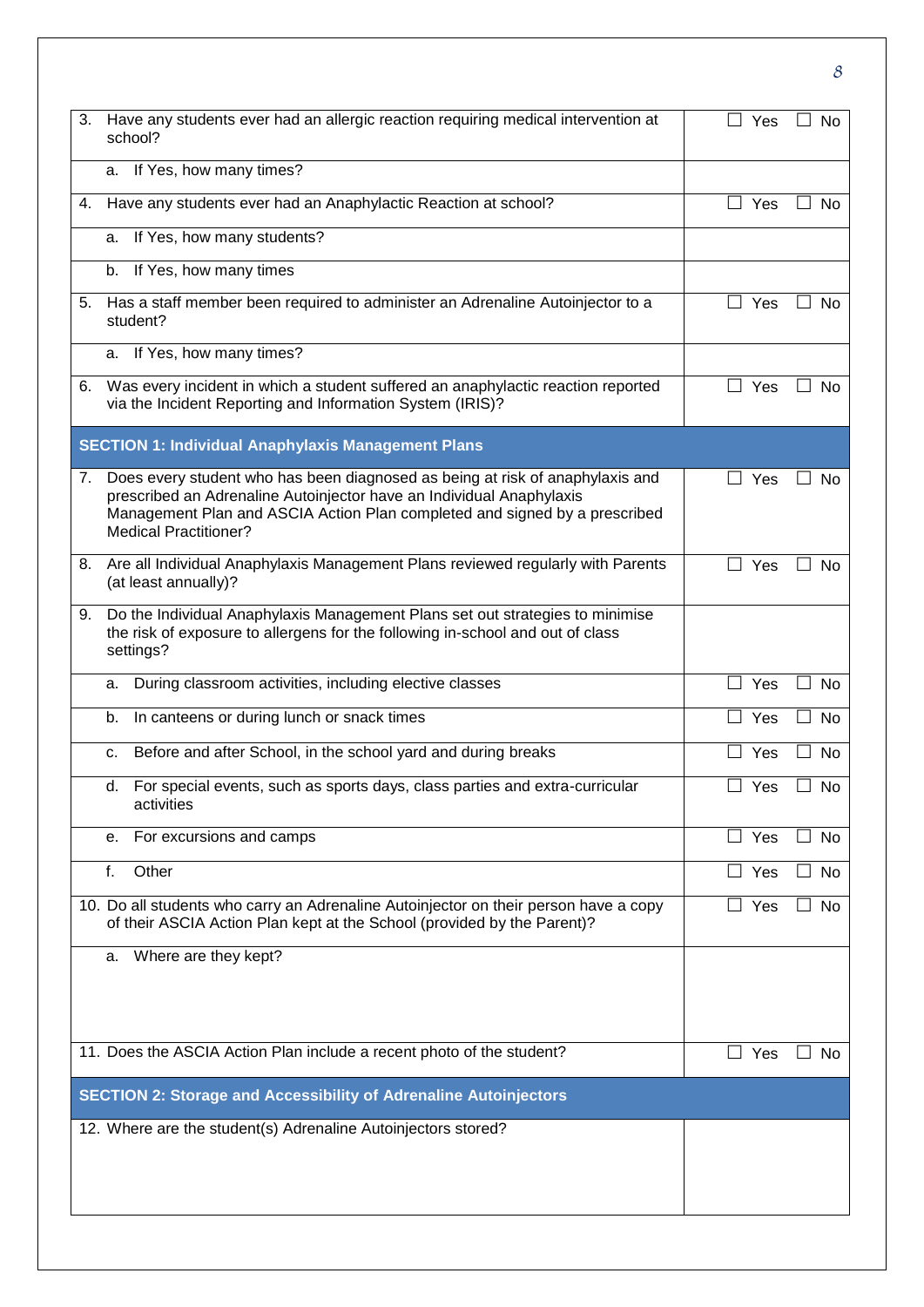| 13. Do all School Staff know where the School's Adrenaline Autoinjectors for General<br>Use are stored?                                                                    | $\overline{\phantom{a}}$<br>Yes | No                                    |
|----------------------------------------------------------------------------------------------------------------------------------------------------------------------------|---------------------------------|---------------------------------------|
| 14. Are the Adrenaline Autoinjectors stored at room temperature (not refrigerated)?                                                                                        | $\Box$ Yes                      | <b>No</b><br>$\Box$                   |
| 15. Is the storage safe?                                                                                                                                                   | Yes                             | No                                    |
| 16. Is the storage unlocked and accessible to School Staff at all times?                                                                                                   | ┓<br>Yes                        | No                                    |
| Comments:                                                                                                                                                                  |                                 |                                       |
| 17. Are the Adrenaline Autoinjectors easy to find?                                                                                                                         | □ Yes                           | <b>No</b>                             |
| Comments:                                                                                                                                                                  |                                 |                                       |
| 18. Is a copy of student's Individual Anaphylaxis Management Plan (including the<br>ASCIA Action Plan) kept together with the student's Adrenaline Autoinjector?           | $\Box$ Yes                      | $\Box$ No                             |
| 19. Are the Adrenaline Autoinjectors and Individual Anaphylaxis Management Plans<br>(including the ASCIA Action Plans) clearly labelled with the student's names?          | $\Box$<br>Yes                   | <b>No</b><br>$\overline{\phantom{a}}$ |
| 20. Has someone been designated to check the Adrenaline Autoinjector expiry dates<br>on a regular basis?                                                                   | $\Box$ Yes                      | No                                    |
|                                                                                                                                                                            |                                 |                                       |
| 21. Are there Adrenaline Autoinjectors which are currently in the possession of the<br>School and which have expired?                                                      | Yes<br>$\overline{\phantom{a}}$ | No                                    |
| 22. Has the School signed up to EpiClub or ANA-alert (optional free reminder<br>services)?                                                                                 | $\Box$<br>Yes                   | No<br>$\mathsf{L}$                    |
| 23. Do all School Staff know where the Adrenaline Autoinjectors and the Individual<br>Anaphylaxis Management Plans are stored?                                             | Yes                             | No                                    |
| 24. Has the School purchased Adrenaline Autoinjector(s) for General Use, and have<br>they been placed in the School's first aid kit(s)?                                    | Yes<br>$\Box$                   | No                                    |
| 25. Where are these first aid kits located?                                                                                                                                |                                 |                                       |
| 26. Is the Adrenaline Autoinjector for General Use clearly labelled as the 'General Use'<br>Adrenaline Autoinjector?                                                       | $\overline{\phantom{a}}$<br>Yes | <b>No</b>                             |
| 27. Is there a register for signing Adrenaline Autoinjectors in and out when taken for<br>excursions, camps etc?                                                           | Yes<br>$\blacksquare$           | <b>No</b>                             |
| <b>SECTION 3: Prevention Strategies</b>                                                                                                                                    |                                 |                                       |
| 28. Have you done a risk assessment to identify potential accidental exposure to<br>allergens for all students who have been diagnosed as being at risk of<br>anaphylaxis? | $\Box$ Yes                      | ∟l No                                 |
|                                                                                                                                                                            |                                 |                                       |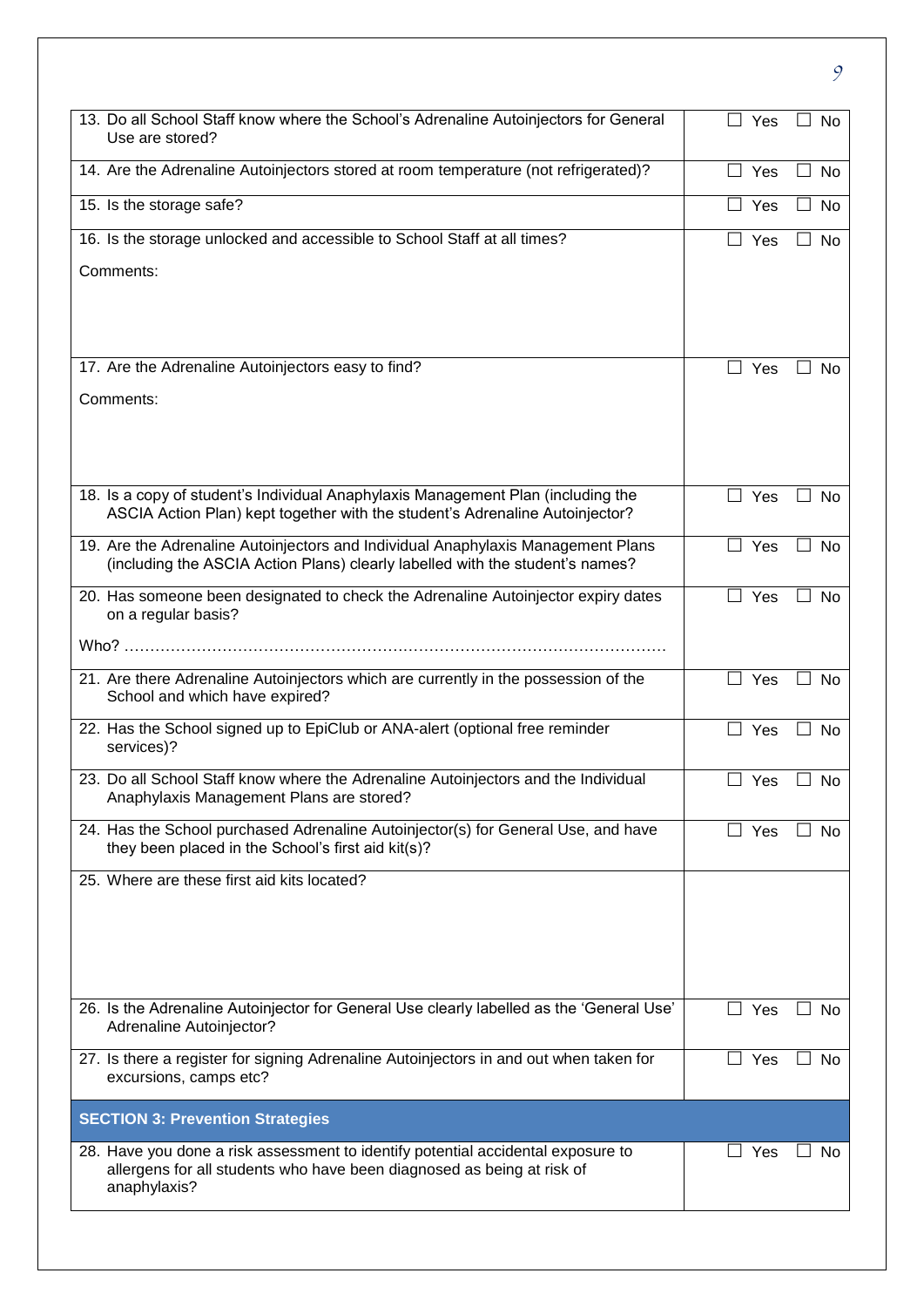| 29. Have you implemented any of the prevention strategies in the Anaphylaxis<br>Yes<br>$\blacksquare$<br>Guidelines? If not record why?<br>30. Have all School Staff who conduct classes with students with a medical condition<br>$\perp$<br>Yes<br>$\overline{\phantom{a}}$<br>that relates to allergy and the potential for anaphylactic reaction successfully<br>completed an Anaphylaxis Management Training Course in the three years prior<br>and participated in a twice yearly briefing?<br>31. Are there always sufficient School Staff members on yard duty who have<br>$\Box$<br>Yes<br>successfully completed an Anaphylaxis Management Training Course in the three<br>years prior?<br><b>SECTION 4: School Management and Emergency Response</b><br>32. Does the School have procedures for emergency responses to anaphylactic<br>Yes<br>$\Box$ | No<br><b>No</b><br>No |
|-----------------------------------------------------------------------------------------------------------------------------------------------------------------------------------------------------------------------------------------------------------------------------------------------------------------------------------------------------------------------------------------------------------------------------------------------------------------------------------------------------------------------------------------------------------------------------------------------------------------------------------------------------------------------------------------------------------------------------------------------------------------------------------------------------------------------------------------------------------------|-----------------------|
|                                                                                                                                                                                                                                                                                                                                                                                                                                                                                                                                                                                                                                                                                                                                                                                                                                                                 |                       |
|                                                                                                                                                                                                                                                                                                                                                                                                                                                                                                                                                                                                                                                                                                                                                                                                                                                                 |                       |
|                                                                                                                                                                                                                                                                                                                                                                                                                                                                                                                                                                                                                                                                                                                                                                                                                                                                 |                       |
|                                                                                                                                                                                                                                                                                                                                                                                                                                                                                                                                                                                                                                                                                                                                                                                                                                                                 |                       |
|                                                                                                                                                                                                                                                                                                                                                                                                                                                                                                                                                                                                                                                                                                                                                                                                                                                                 |                       |
| reactions? Are they clearly documented and communicated to all staff?                                                                                                                                                                                                                                                                                                                                                                                                                                                                                                                                                                                                                                                                                                                                                                                           | No                    |
| 33. Do School Staff know when their training needs to be renewed?<br>Yes                                                                                                                                                                                                                                                                                                                                                                                                                                                                                                                                                                                                                                                                                                                                                                                        | <b>No</b>             |
| 34. Have you developed Emergency Response Procedures for when an allergic<br>Yes<br>reaction occurs?                                                                                                                                                                                                                                                                                                                                                                                                                                                                                                                                                                                                                                                                                                                                                            | No                    |
| In the class room?<br>Yes<br>a.                                                                                                                                                                                                                                                                                                                                                                                                                                                                                                                                                                                                                                                                                                                                                                                                                                 | No                    |
| In the school yard?<br>$\vert \ \ \vert$<br>b.<br>Yes<br>$\blacksquare$                                                                                                                                                                                                                                                                                                                                                                                                                                                                                                                                                                                                                                                                                                                                                                                         | <b>No</b>             |
| In all School buildings and sites, including gymnasiums and halls?<br>$\perp$<br>Yes<br>c.<br>$\mathsf{L}$                                                                                                                                                                                                                                                                                                                                                                                                                                                                                                                                                                                                                                                                                                                                                      | <b>No</b>             |
| At school camps and excursions?<br>Yes<br>d.                                                                                                                                                                                                                                                                                                                                                                                                                                                                                                                                                                                                                                                                                                                                                                                                                    | No                    |
| On special event days (such as sports days) conducted, organised or attended<br>Yes<br>$\blacksquare$<br>е.<br>by the School?                                                                                                                                                                                                                                                                                                                                                                                                                                                                                                                                                                                                                                                                                                                                   | No                    |
| 35. Does your plan include who will call the Ambulance?<br>Yes                                                                                                                                                                                                                                                                                                                                                                                                                                                                                                                                                                                                                                                                                                                                                                                                  | No                    |
| 36. Is there a designated person who will be sent to collect the student's Adrenaline<br>$\Box$ Yes<br>Autoinjector and Individual Anaphylaxis Management Plan (including the ASCIA<br>Action Plan)?                                                                                                                                                                                                                                                                                                                                                                                                                                                                                                                                                                                                                                                            | $\Box$ No             |
| 37. Have you checked how long it will take to get to the Adrenaline Autoinjector and<br>$\Box$ Yes<br>Individual Anaphylaxis Management Plan (including the ASCIA Action Plan) to a<br>student from various areas of the School including:                                                                                                                                                                                                                                                                                                                                                                                                                                                                                                                                                                                                                      | $\Box$ No             |
| The class room?<br>Yes<br>a.                                                                                                                                                                                                                                                                                                                                                                                                                                                                                                                                                                                                                                                                                                                                                                                                                                    | No                    |
| The school yard?<br>$\Box$ Yes<br>b.                                                                                                                                                                                                                                                                                                                                                                                                                                                                                                                                                                                                                                                                                                                                                                                                                            | No                    |
| The sports field?<br>$\Box$ Yes<br>c.                                                                                                                                                                                                                                                                                                                                                                                                                                                                                                                                                                                                                                                                                                                                                                                                                           | No                    |
| 38. On excursions or other out of school events is there a plan for who is responsible<br>Yes<br>$\Box$<br>$\blacksquare$<br>for ensuring the Adrenaline Autoinjector(s) and Individual Anaphylaxis<br>Management Plans (including the ASCIAAction Plan) and the Adrenaline<br>Autoinjector for General Use are correctly stored and available for use?                                                                                                                                                                                                                                                                                                                                                                                                                                                                                                         | No                    |
| 39. Who will make these arrangements during excursions?                                                                                                                                                                                                                                                                                                                                                                                                                                                                                                                                                                                                                                                                                                                                                                                                         |                       |
|                                                                                                                                                                                                                                                                                                                                                                                                                                                                                                                                                                                                                                                                                                                                                                                                                                                                 |                       |
| 40. Who will make these arrangements during camps?                                                                                                                                                                                                                                                                                                                                                                                                                                                                                                                                                                                                                                                                                                                                                                                                              |                       |

10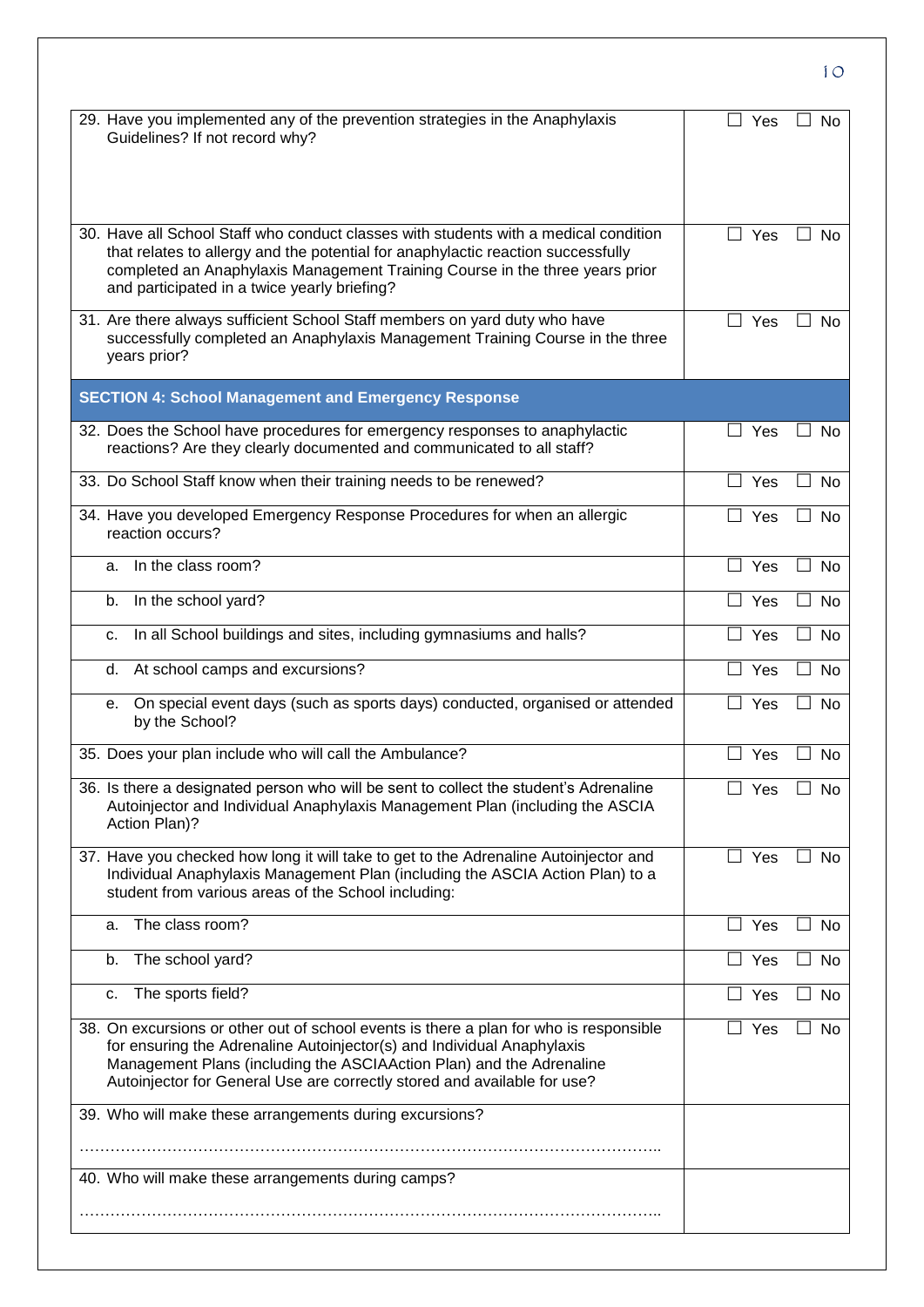| 41. Who will make these arrangements during sporting activities?                                                                                                                                                                        |                                    |
|-----------------------------------------------------------------------------------------------------------------------------------------------------------------------------------------------------------------------------------------|------------------------------------|
|                                                                                                                                                                                                                                         |                                    |
| 42. Is there a process for post incident support in place?                                                                                                                                                                              | $\vert \ \ \vert$<br>Yes<br>No     |
| 43. Have all School Staff who conduct classes that students with a medical condition<br>that relates to allergy and the potential for an anaphylactic reaction and any other<br>staff identified by the Principal, been briefed on:     |                                    |
| The School's Anaphylaxis Management Policy?<br>a.                                                                                                                                                                                       | П<br>Yes<br><b>No</b>              |
| The causes, symptoms and treatment of anaphylaxis?<br>b.                                                                                                                                                                                | П.<br>Yes<br><b>No</b>             |
| The identities of students with a medical condition that relates to allergy and<br>C.<br>the potential for an anaphylactic reaction, and who are prescribed an<br>Adrenaline Autoinjector, including where their medication is located? | $\Box$ Yes<br>No<br>$\Box$         |
| How to use an Adrenaline Autoinjector, including hands on practise with a<br>d.<br>trainer Adrenaline Autoinjector?                                                                                                                     | $\Box$ Yes<br><b>No</b>            |
| The School's general first aid and emergency response procedures for all in-<br>е.<br>school and out-of-school environments?                                                                                                            | $\Box$ Yes<br>No                   |
| f.<br>Where the Adrenaline Autoinjector(s) for General Use is kept?                                                                                                                                                                     | $\Box$ Yes<br>$\perp$<br><b>No</b> |
| Where the Adrenaline Autoinjectors for individual students are located<br>g.<br>including if they carry it on their person?                                                                                                             | $\Box$ Yes<br><b>No</b>            |
| <b>SECTION 4: Communication Plan</b>                                                                                                                                                                                                    |                                    |
| 44. Is there a Communication Plan in place to provide information about anaphylaxis<br>and the School's policies?                                                                                                                       |                                    |
| To School Staff?<br>a.                                                                                                                                                                                                                  | Yes<br>$\vert \ \ \vert$<br>No     |
| To students?<br>b.                                                                                                                                                                                                                      | No<br>Yes                          |
| To Parents?<br>C.                                                                                                                                                                                                                       | No<br>Yes                          |
| To volunteers?<br>d.                                                                                                                                                                                                                    | Yes<br>No                          |
| To casual relief staff?<br>е.                                                                                                                                                                                                           | $\Box$ Yes<br>No                   |
| 45. Is there a process for distributing this information to the relevant School Staff?                                                                                                                                                  | П<br>Yes<br>No                     |
| What is it?<br>a.                                                                                                                                                                                                                       |                                    |
| 46. How is this information kept up to date?                                                                                                                                                                                            |                                    |
|                                                                                                                                                                                                                                         |                                    |
| 47. Are there strategies in place to increase awareness about severe allergies among<br>students for all in-school and out-of-school environments?                                                                                      | Yes<br>No                          |
|                                                                                                                                                                                                                                         |                                    |